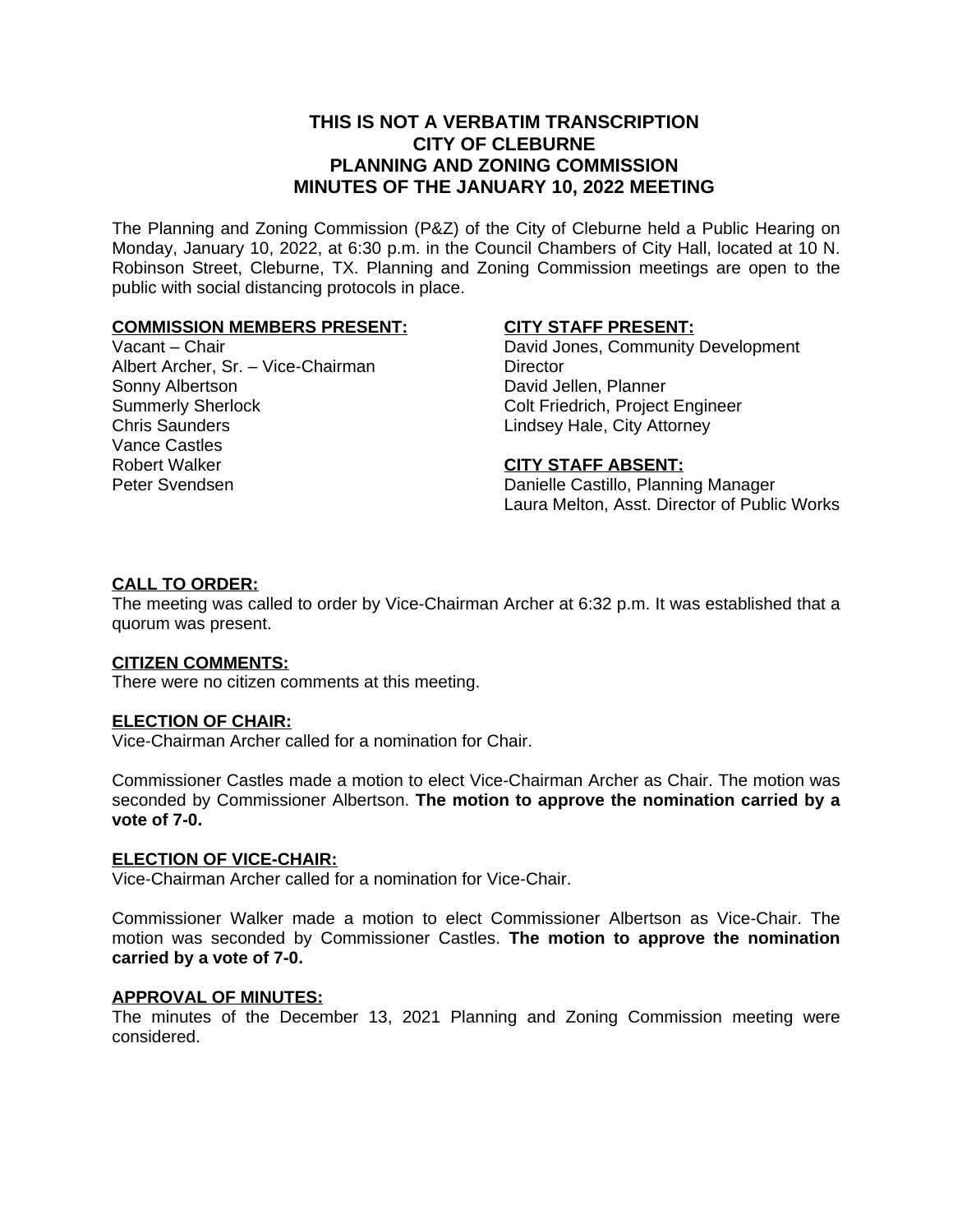David Jones, Community Development Director, requested that the minutes be revised to state that Commissioner Saunders abstained from the vote on case PC21-056 – Cates Ranch Preliminary Plat due to a perceived conflict of interest.

Vice-Chairman Albertson made a motion to approve the minutes of the December 13, 2021 meeting with the following amendment:

1. Revise the minutes for case PC21-056 to state that Commissioner Saunders abstained from voting due to a perceived conflict of interest.

Commissioner Walker seconded the motion. **The motion to approve the minutes with conditions carried by a vote of 7-0.**

# **SECTION I: PLATTING:**

CONSIDER THE FINAL PLAT OF DUKE HILL ESTATES, BEING ±15.049 ACRES, GENERALLY LOCATED NEAR THE SOUTHWEST INTERSECTION OF FM 2135 AND COUNTY ROAD 312, AS REQUESTED BY Q9 TX RE ACQUISITION HOLDINGS I LLC, REPRESENTED BY TRANS TEXAS SURVEYING, **CASE PC21-059**

David Jellen, Planner, presented the case and briefed the Commission on the request.

Commissioner Svendsen questioned staff regarding access to lots 1 through 4.

Mr. Jellen responded that lots 1 through 4 would have access along County Road 312.

Commissioner Albertson questioned staff regarding the existing water storage equipment.

Mr. Jellen responded that the existing water storage equipment is owned by Johnson County Special Utility District and that it would not be affected by the proposed plat.

There being no requirement for a public hearing and there being no other questions or items for discussion, Chairman Archer called for a motion. Commissioner Castles made a motion to approve the request as presented and Commissioner Saunders seconded the motion. **The motion to approve carried by a vote of 7-0.**

#### **SECTION II: ZONING:**

CONSIDER A REQUEST TO REZONE ±34.19 ACRES FROM IH (INTERIM HOLDING DISTRICT) AND M2 (HEAVY INDUSTRIAL DISTRICT) TO M2 (HEAVY INDUSTRIAL DISTRICT), LOCATED AT 3604 AND 3740 WEATHERFORD HIGHWAY, AS REQUESTED BY AMS RAILROAD LOGISTICS, REPRESENTED BY TRANS TEXAS SURVEYING, **CASE ZC21-031**

David Jellen, Planner, presented the case and briefed the Commission on the request.

The applicant, Laura Bower, was present to brief the Commission on the request.

Chairman Archer opened the public hearing.

There being no one present who wished to speak on the item, Chairman Archer closed the public hearing.